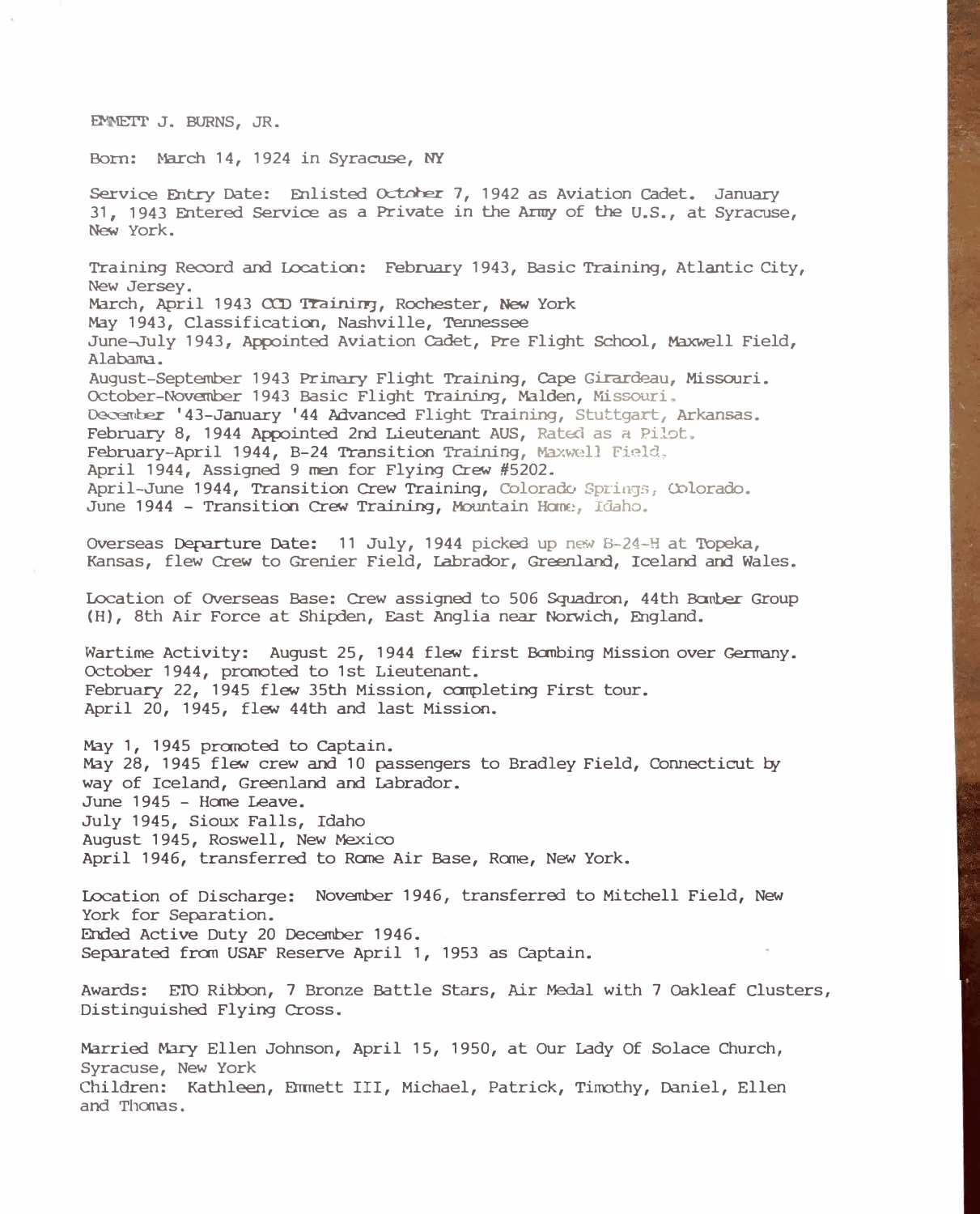July 24, 1944 - 0200 hours crewCrew 5282 took off in U. s. Army B-24 No. 4410602 for POE at Grenier, New Hampshire. It was an uneventful eight hour flight. I flew over Syracuse and<br>Cazenovia. Saw them through openings in the clouds. Could Saw them through openings in the clouds. Could not get low enough to buzz. Plenty Mad.

July 28, 1944 - Five hours and ten minute flight to Goose Bay, Labrador.

July 29, 1944 - Nine hours and twenty-five minute flight to Meeks Field, Iceland, over Greenland.

July 30, 1944 - Seven hours and twenty minute flight to Valley, Wales. Lost plane.

July 31, 1944 - Left Valley on Train to go to Stowe, England ?

August 3, 1944 - Left Stowe by Rail to Warringto, Wales. Taken by B-17 to Cluntoe, Northern Ireland for training.

August 18, 1944 - Left Cluntoe in Northern Ireland by B-24 for 44th Bomb Group, 506 Bomb Squadron in England. Oldest B-24 outfit in ETO.

August 25, 1944 - First Mission - flew as co-pilot for Ryan. Hit airplane plant at Schwerin, Germany. Smeared it.

August 26, 1944 - Full Crew - all the boys - Oil Refinery at Salzbergen, Germany.

August 27, 1944 - Started for Berlin, turned back because of Weather. Got credit for mission because we were over enemy coast.

August 28, 1944 - Flew Practice Mission formation for hour and twenty minutes.

sept. 3, 1944 - Flew Practice Mission formations 1 hour forty five minutes.

Sept. 8, 1944 On a raid to Karlshure near Stuttgart and Strausbourg, up to 27,000 feet with full load, up to 28,000 feet on way back. Thermometer hit bottom at 44 degrees below zero. Plenty of Flak hits. Caldwell got scratched below the eye by fragments 8:20.

Sept 10, 1944 = Flew to Ulm, Germany. Bombed Marshaling yard PEF. One long haul \*:30. Led second element low squadron on way back.

Sept. 12, 1944 - Mission to Hanover 6:50. Flew No 2 in low element. Bombs seem miles off target.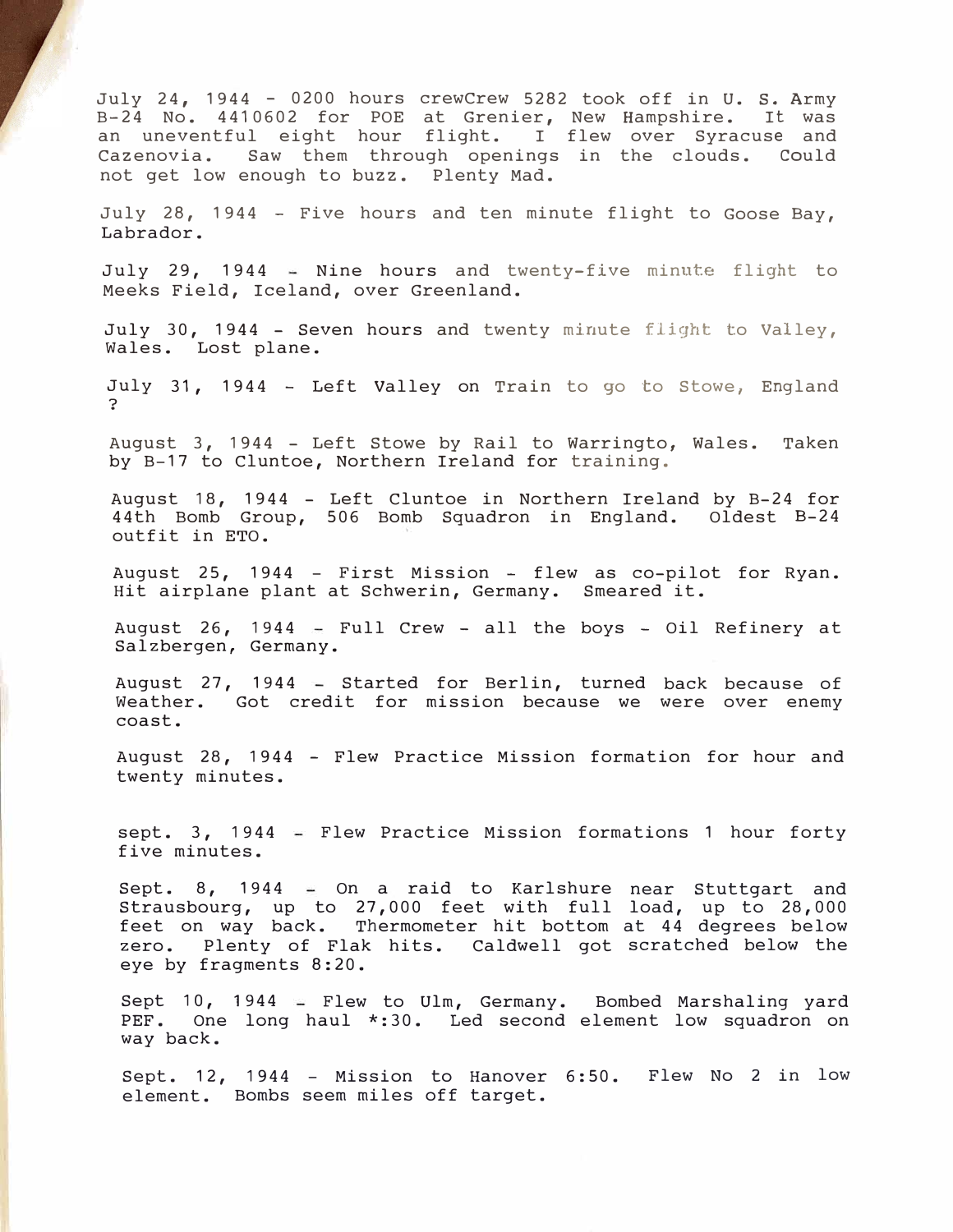Sept 17, 1944 F Flew low altitude missions. Practice supply dropping for Airborne troops. Group formation in the morning and wing formationin the afternoon. 2:10 in R&W J in the morning. 3:30 minutes in afternoon i -Z

Sept. 18, 1944 Flew low altitude mission, dropped supplies to Glide troops near Brest, Holland. Very successful. We were hit all over on the way out. Trusloe fired Left Waist gun at the so and sos. Had to go around on landing because of propwash. 4:40.

Sept. 20, 1944  $\equiv$  Went to London. Had a pretty good time, returned Sept. 24, 1944.

Sept. 25, 1944 - Test Hop of new Bar L. 2:20 Checked Thompson

Sept. 26, 1944  $-$  5:40 Mission to Hamm, Germany PFF on center of city second run.

Sept. 28, 1944 - Flew mission to bomb a tank factory at Kassel, Germany. 6:30 PFF

Oct. 1, 1944 - Practice Formation 3:30.

Oct. 2, 1944 - Mission to Hamm, Germany Marshaling Yard second run PFF a few holes. Led High element of High squadron 5:40

Oct. 3, 1944 - Ferried a ship in here today. Logged o:35

Oct. 5, 1944 - Mission to Airfield at Lippstadt, Germany 5:35, visual Beautiful Peel off and landing.

Oct. 6, 1944 - Mission to engine factory at Hamburg. 6:30. Visual, lots of Flak. Six ship squadrons were not sent.

Oct. 11, 1944 - 4:00 Practice Mission. High altitude formation. Fighter attacked by Jet propelled aircraft. No. 2 position. ? 4:10 Practice formation and 1-100 lb practice bomb dropped in ? 4 ?

Oct. 12, 1944 – Flew 5:10 for thirtieth mission to bomb Marshaling yards at Innsbruck PFF. Led High element 2 & 3?

Oct. 15, 1944 - Flew to Cologne to bomb Ford Motor works, hit target of opportunity plus no. 4 spot.

Oct. 18, 1944 – Flew to Cologne again. Bombed G.H.. A snafu mission from the start. Ascended at 21,000, logged 2 hrs of instrument 6:50 total. supposed to lead low left but?

Oct. 21, 1944 - Practice mission, practice formation log 2:40 Oct. 23, 1944 - Went to London for a 48 hr pass. Returned

J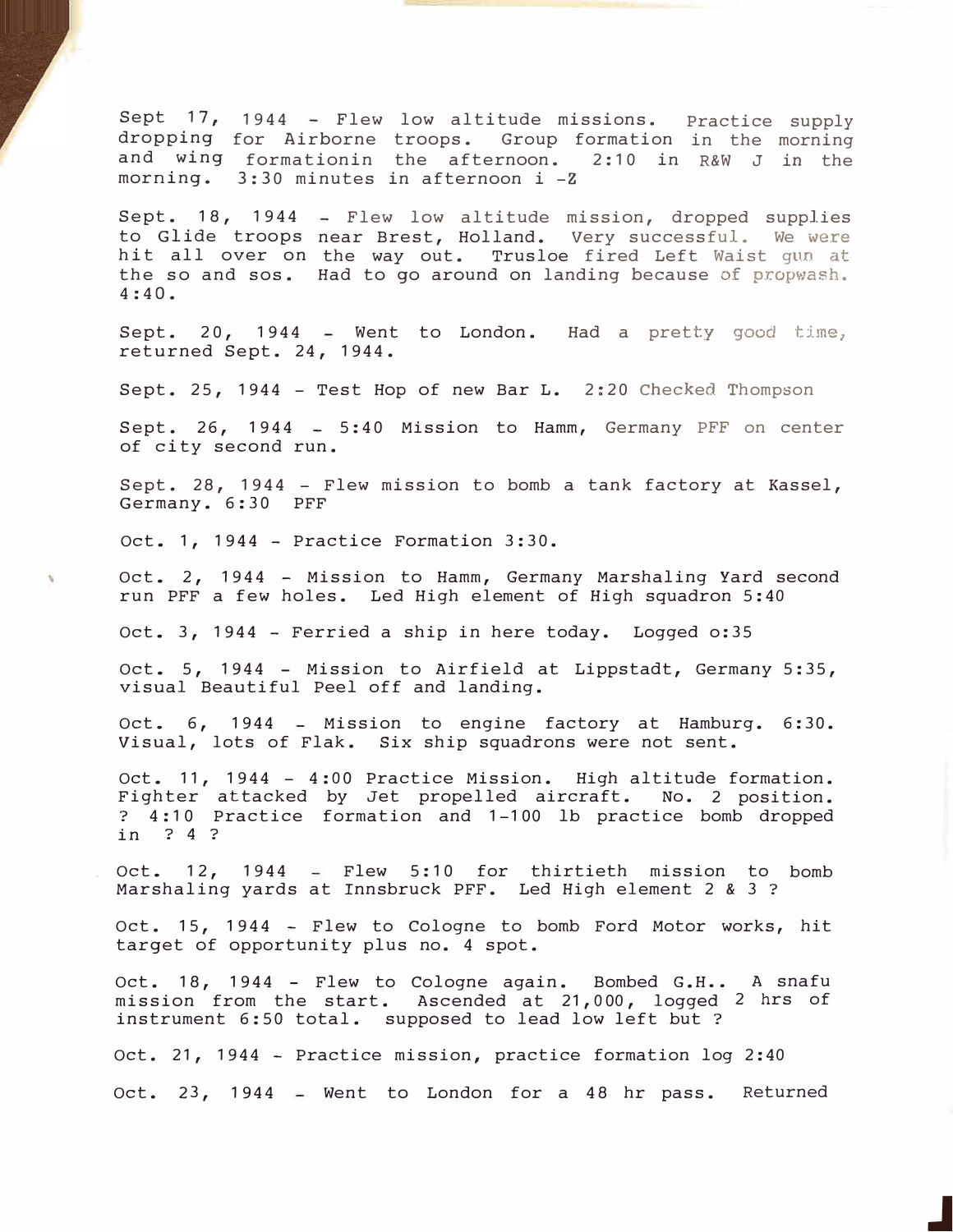midnight the 25th. a pretty good time. Rode the London subways, what a mess.

Oct. 27, 1944 - A scrubbed mission. Had the engines running, most planes had taxied to take off positions. ? flares from tower and everyone started to shoot them, including myself.

Oct. 30, 1944 - Mission to Hamburg, Germany. Clouds all the way, started out in the slot, then flew ? lead, then came home alone. Schmidt flew as ? operator instead of Mike.

Nov. 2, 1944 - Mission to Ickern, near ?, bombed PFF. I led High right element. Wingman left at ? I flew alone *over* Flak valley.

Nov. 5, 1944 - Mission to Karlsrhue. We lost group and could not bomb because of no PFF equipment in squadron. Bombed target of opportunity, a railroad at Landau, Germany 8:00. Had to land at Bun Gay because of a terrific storm. Led low left element of third squadron.

Nov. 5, 1944 – Logged o.25 coming back to Shipdham from Bun Gay. First ship of the 506 to get home.

Nov. 6, 1944 – Mission to Sterkrade, Germany. Happy Valley led low left element of squadron. Logged 5:40. Lots of Flak by Zuider Zee.

Nov. 8, 1944 - 1:40 Practice SCS51 for No 3 position. Recalled. Went to London.

Nov. 11, 1944 - Back to Shipdham

Nov. 12, 1944 - Practice mission. Jet propelled recalled before we formed. Had a lot of fun playing around.

Nov. 20, 1944 - Mission to Happy VAlley recalled while forming. Was to lead High element, second squadron, logged 2:30.

Nov. 21, 1944 - Mission to Hamburg. 6 miles South of Hamburg, led High element High squadron PFF. Lost No 2 turbo at JP, lost No. 4 engine five ? after T.A. T. due to oil leak. Flak damage. 7:30 flying time. Rice did not fly.

Nov. 25, 1944 - Mission to Bingen, logged 7:30. Flew in slot, very bad weather on return. 400' ceiling, half mile visibility. Marshaling yards near Rhine river. Missed

November 26, 1944 – Bielefeld logged 6:20. a Viaduct, missed again, flew slot.

Nov. 29, 1944 - Mission to Paderborn, ? viaducts six miles east of city. Logged 6:45. Flew slot.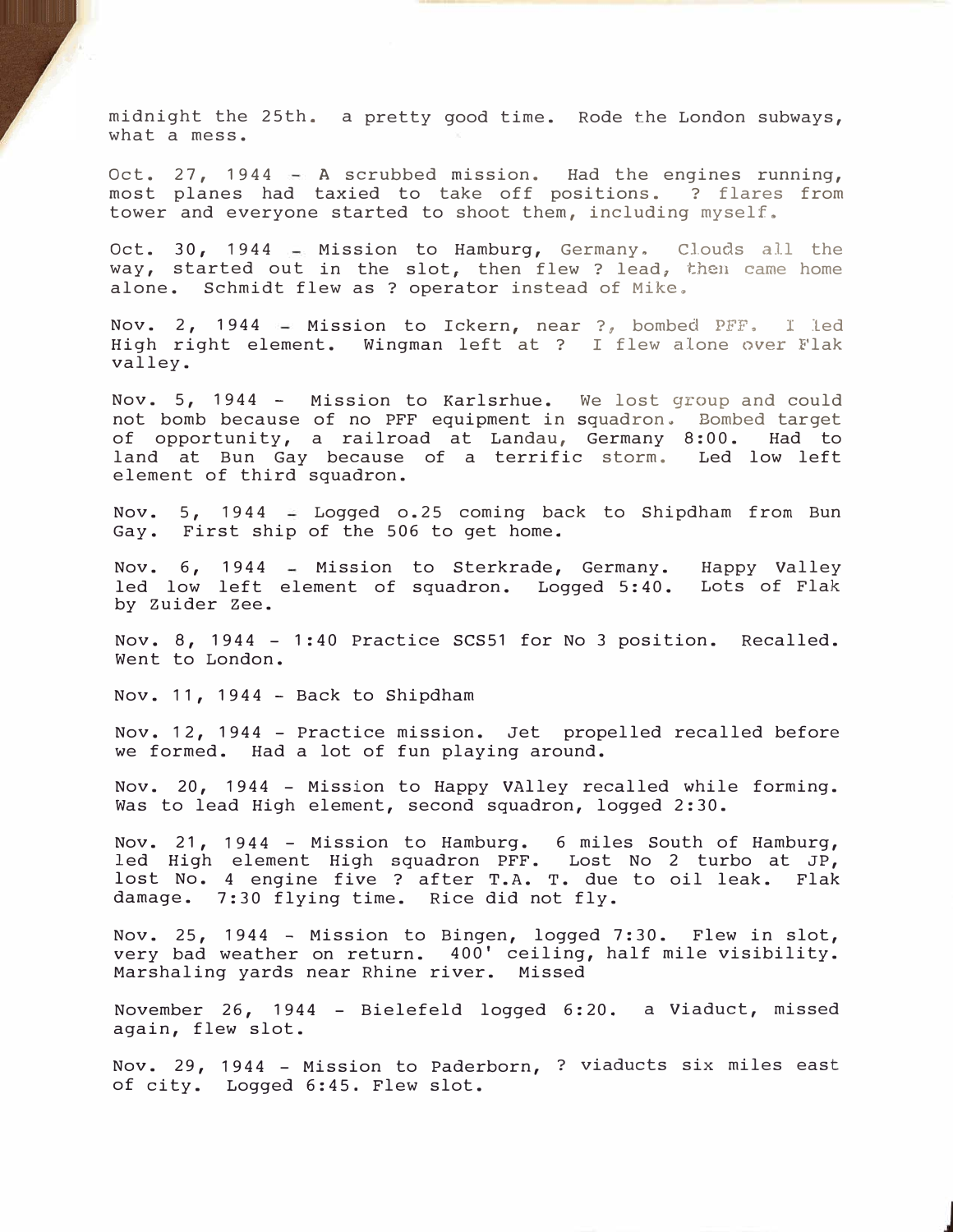Nov. 30, 1944 - Got paid and started to rest home at ? ?. ? Court owned by Sir John Amory. Stopped in London overnight, arrived at ? afternoorn of the 1st. Had a lot of fun with Dolly ? ?. Left the morning of the eighth, came back to post.

Dec. 9, 1944 - Flew practice mission. Ric dropped the practice bombs hotter than blazes.

Dec 10, 1944 - Went to Marshaling yards at Bingen, Germany. Led High element, logged 6:15 min. Led 8th Airforce. We brought our bombs home 44 - 100 lbs go & 2 - 500 inch ? ? ?.

Dec. 12, 1944 - To Marshaling yards at Ascaeffenburg, Germany, dropped  $44$  - 100 lb and 2 500 lb inc on Marshaling yards, direct hit visual, logged seven hours, flew in the slot.

Dec. 18, 1944 - Had a recall of mission to Kilburg near Koblenz logged 4:45. Led Low left element of lead squadron, We should have gone though.

Dec. 24, 1944 - Mission to Eller, Germany, 31 miles S. W. of ? ? RR Bridge and Tunnel. Good result, flew the slot, logged seven hours 7:00. Was greatest force of planes ever to fly ? slot.

Dec. 28 - 1944 - Mission to Kiseslautern, Germany, led Low left element lead squadron logged seven hours. Boogie hit the target, a railroad bridge.and road on the ?.

Dec. 30, 1944 - Flew a mission to Altenahr, s. W. of Bonn, logged 6:30, thirty minutes instruments. Not one Flak burst. Flew slot, raised Hell with number two ? ?.

Jan. 1 1945 - Led Low element left to Koblenz, ? hours and thirty minures bomb run, logged 7:30, 30 min. instrument.

Jan. 3, 1945 - Mission to Landau, logged seven twenty five ? **?** all the way. Middleton was command pilot. Flew the slot •.

Jan. 5, 1945 - Mission to Oberstein, Germany. Logged 7:30, thirty minutes instrument ? over Southern England. Lots of Contrails, pretty enough. Supposed to land low elft element second squadron. Flew ? in lead. Only 506 ship to fly with the 44th, having to fly with another group, only two planes of 506 ? to abort.

Jan. 8, 1945 - Mission to Burg-Reuland, Belgium, Deputy Squad Lead, logged seven hours, bad weather all the mission that we didn't bomb Germany. Second

Jan. 12, 1945 - Went on pass to London. Five days on a 48 hr pass.

Jan. 17, 1945 - Logged 1 :30 Practice G.H. runs, Cady was checking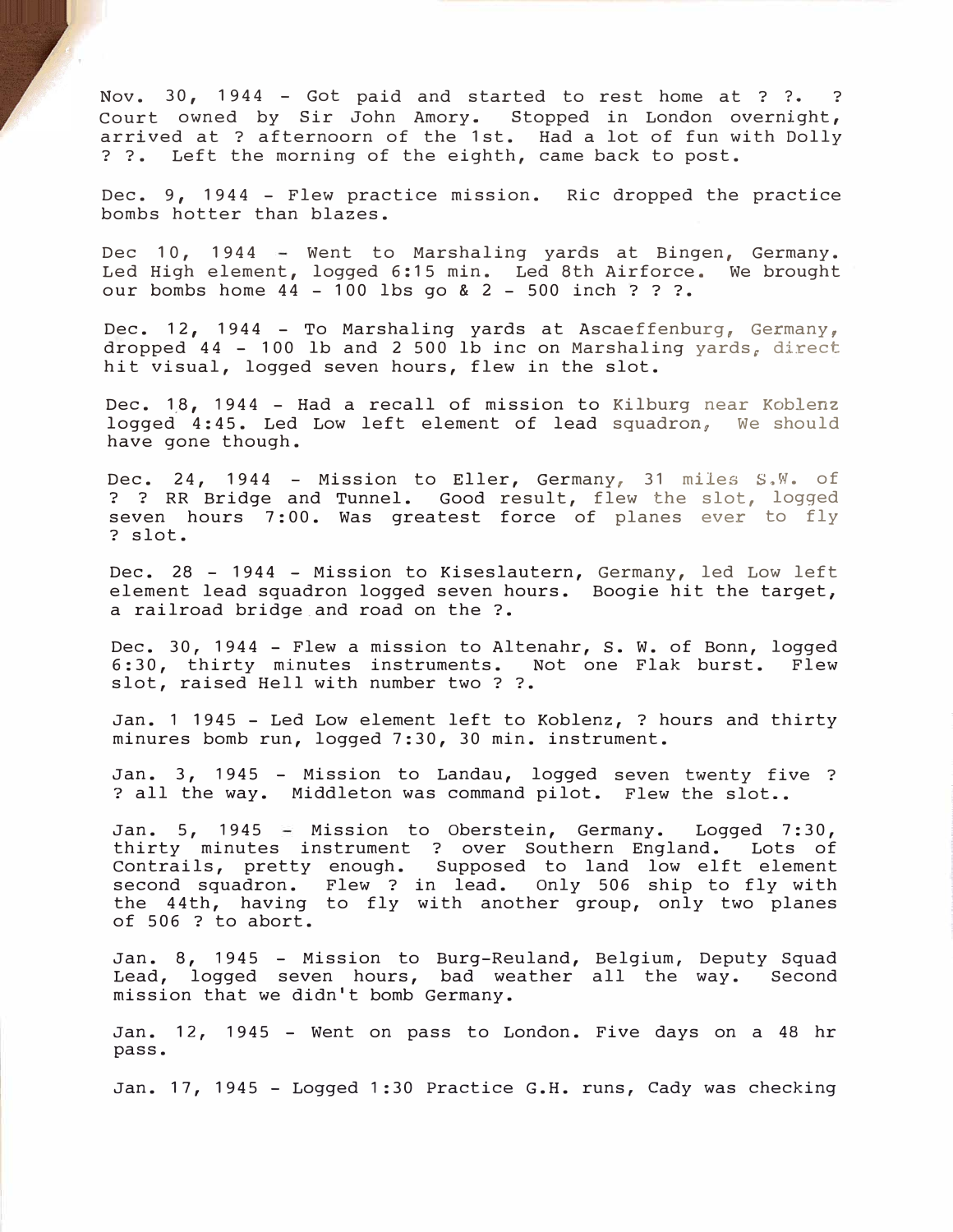**r** *r*  $\frac{1}{2}$ Boykin out but the equipment was partially out.

> Jan 29, 1945 element lead. instruments. - Mission to Hamm, Germany 6:30, Flew low left Hit target of oportunity, logged 30 minutes of

> Feb.  $4, 1945$  - Had to abort on what would have been my thirty fourth mission. Lost all the oil in No. 4 engine and had to feather it halfway across North Sea.

Feb. 7, 1945 and Caldwell Thompson needs Sims and ? navigator and be co-pilot. to Magdeburg. Flew 35th mission, last on as Crew 5282. ? finished up, Warner and Ric need two apiece, one more to complete his tour. Kennedy, Whalen, are staying with me. Riggins is to be my Loughlin my bombardier. ? Probably will ? squadron logged seven thirty

Feb. 22, 1945 - Led Low squadron on mission to Gottingen, bombed Secondary in Marshaling yard with excellent result. Logged 2:30 Last Mission of First Tour.

FEb. 28, 1999 - Led High squadron to Seigen. Our GH equipment went out on bomb run. Logged 2:00 in Bar D

Mar. 4, 1945 - Led High sqaudron to Auschensburg. Formed over continent very bad weathersix hrs and twenty minutes instruments. Couldn't get to target, hit target of opportunity ? eight miles north of Switzerland, logged 8:20

Mar. 5, 1945 - Mission to Hamburg, bad weatherm ked Hugh right squadron off #392nd BG, they were ? , logged six hours, three hrs instruments.

Mar. 8, 1945 - Logged seven hours to Betzdorf. Led High squadron of 491st ?????

Mar. 10, 1945 - Mission to Bielefeld, Germany a viaduct, logged 8:10, led High squadron of 44th GH unobserved. WE ? out on bomb run.

Mar. 14, 1945 My Birthday, logged

Mar. 19, 1945 - Led Low squadron of 491st to Gutersloh, logged 8:00. Visual target, ? very well.

Mar. 20, 1945 - Flew Low squadron of 491st to Hemmingstadt. Bill missed. Logged 6:00.

Mar. 24, 1945 - Low level 5000 lbs of supply to troops at Wessel on the Rhine. Lost two ships in my ? ship squadron logged 6:15. ? and Sims hit by shells, not seriously.

Apr. 20, 1945 - Number 44 logged 8:15 to Schwandorf. Ric really

MARCH 24, 1945 *11 The dinney elem*ly states  $T$ Ruslow and *Sims hit by* shelt." I believe the lnst *fwD* words in the entry are *1* hurt seriously" Not "Not seriously"